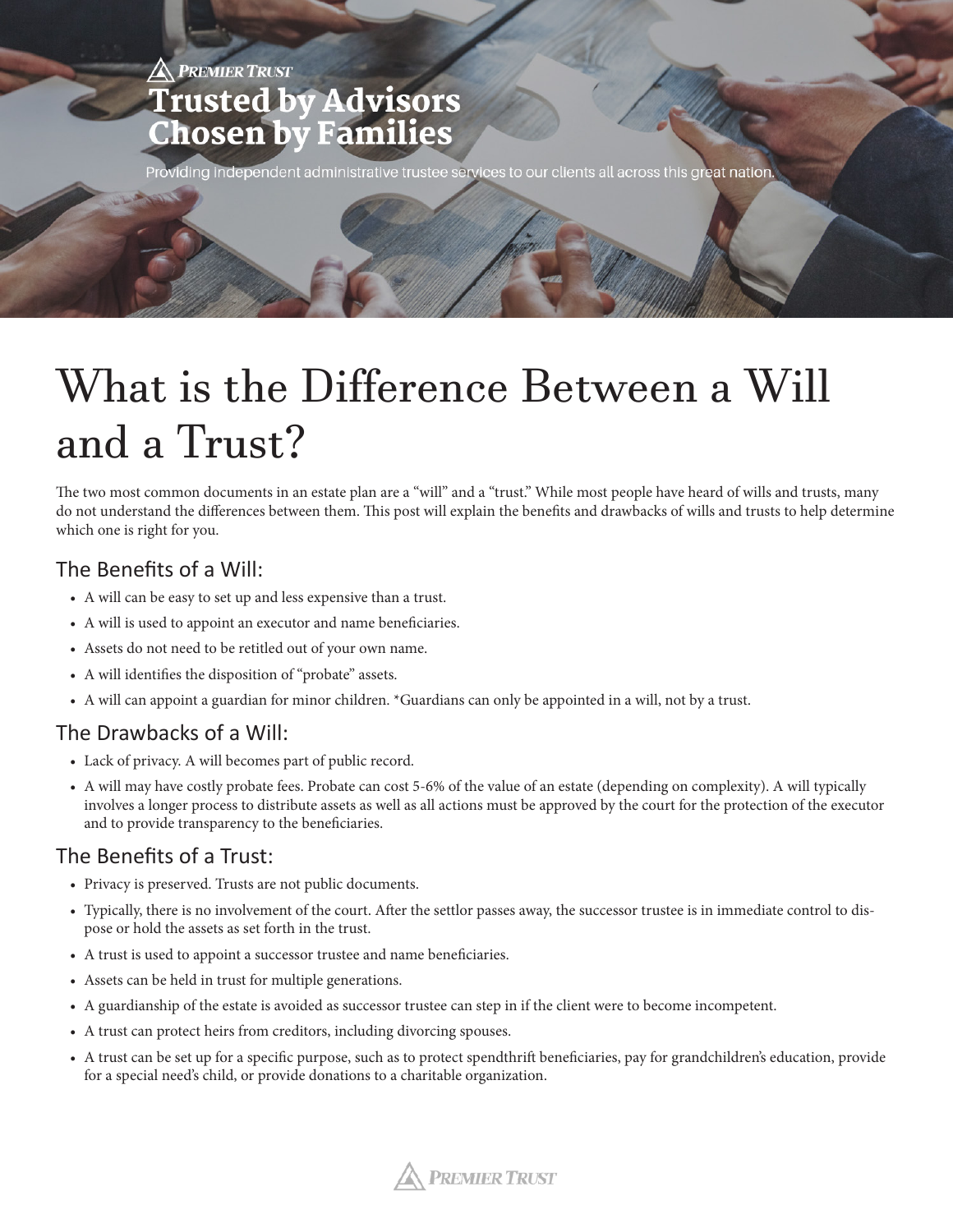# The Drawbacks of a Trust:

- A trust is more expensive to set up than a will.
- Creating a trust does take some time and effort.
- Assets must be retitled into the name of the trust.

While both wills and trusts can handle the transfer of assets to heirs, only trusts can minimize the costs associated with probate, last for multiple generations, and protect heirs from creditors.

## Your Local Trust Administration

Premier Trust can serve as executor of a will, in Nevada, and a corporate trustee of trusts all over the United States. To learn more about wills and trusts, please send us an email at info@premiertrust.com, give us a call at 702-577-1777, or download our Wills v. Trusts PDF.